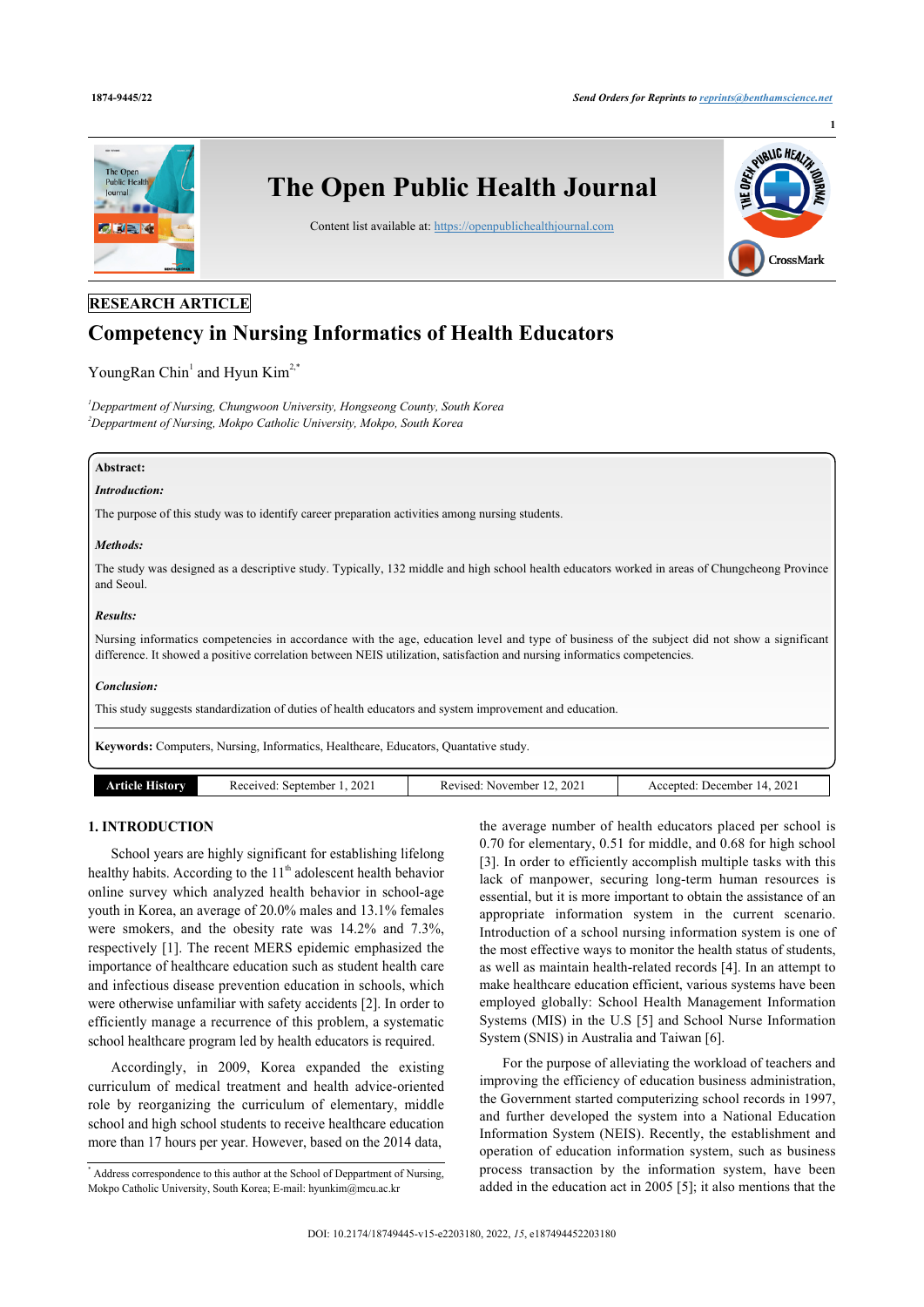duties of the health educators require information and computerization skills.

Since increasing school healthcare problems can spread into the community, health educators need to identify the public health problems, such as influenza, meningitis, enteritis virus, and MERS, and proceed to be the main barrier against the spread of these diseases. They should be able to efficiently manage the health of students and the community, and also provide regular information on the latest infectious disease outbreaks and healthcare by systematic management of health conditions, immunization, *etc*. This requires diverse skills. Among these, informatics competencies refer to the ability to search literature, healthcare information and health-related data to be used in conjunction with education [[6](#page-6-5)].

Due to the trend of medical technology development and the rapid rise of the disease diversity and healthcare information [[7](#page-6-6)], we are unable to apply NEIS, which is used as a current information system, to school teachers. In fact, as one of the unit tasks of NEIS, 'healthcare' belongs to the health educators and is classified as the sole management of student data, health record, and patients with infectious diseases. However, it is urgent to develop an information system for school healthcare business administration, because the health educators are very limited to leverage work in conjunction with the NEIS, owing to performing a variety of tasks, including education, counseling, screening, vaccination, direct healthcare task, *etc*. Meanwhile, a study on domestic nursing informatics competencies was done to primarily identify the relevant factors and check nursing informatics competencies of hospital nurse[[8](#page-6-7) - [10\]](#page-6-8), nursing students[[11\]](#page-6-9) and public healthcare nurses [\[12\]](#page-6-10). There is no previous study for identifying informatics competencies targeting school health educators. Therefore, this study was conducted to serve as the basis of the future system development for healthcare nursing, by investigating the nursing informatics competencies of health educators. The specific objectives of the study are as follows.

1) Investigate health educators' NEIS utilization and satisfaction. 2) Investigate differences in nursing information competency according to the characteristics of health educators. 3) Investigate the relationship between nursing information competency and NEIS utilization and satisfaction.

# **2. METHODS**

#### **2.1. Design**

The design of this study is a descriptive research study.

#### **2.2. Participants**

The elementary, middle, and high school health educators working in areas of Chungcheong Province and Seoul, were enrolled as the study subjects. A total of 146 health educators were selected based on their understanding of the contents of the questionnaire and agreement to participate voluntarily. Inappropriate responders were excluded, making a final total of 132 (90%) health educators evaluated. Under the G power program and t-test standard, 120 is the suggested sample size to maintain the significance level (0.05), effect size (0.25), and statistical power (0.8).

Data collection period was from  $10^{th}$  April, 2016 until  $25^{th}$ April, 2016. Data collection methods were performed by questionnaire surveys. The purpose of the study was explained over the phone or by visiting the center after gaining telephonic pre-approval from school. The average time taken for a survey was 30 minutes.

#### **2.3. Instruments**

A structured questionnaire was used for study tools; the questionnaires consisted of 6 questions of general features, 5 questions of characteristics related to nursing informatics, 10 questions of NEIS utilization and satisfaction, and 33 questions of nursing informatic competencies. Chung's questionnaire [[13](#page-6-11)], which is one of the questionnaires in the Nursing Informatics Competencies Questionnaire (NICQ), is developed by Staggers *et al*. [\[14\]](#page-6-12) and revised by [[14](#page-6-12)] was used for the nursing informatics competencies questionnaire. Chung adapted the computer technology competencies of the novice stage, Informatics knowledge competencies, and Informatics technology competencies, *etc*. Staggers *et al*. [[14\]](#page-6-12) mentioned that a nurse with a capacity indicated as novice stage refers to a nurse who has the basic ability to use computers and apply the computerized system into nursing. Final 33 questions were selected by modifying and supplementing the questionnaires in order to make them appropriate to the system environment for schools.

Three sub-categories of questionnaires on nursing informatics competencies were prepared: 1) Computer information technology, a basic technology competency which includes computer literacy and information, and communication technology, contained 10 questionnaires. 2) Informatics knowledge consisted of 12 questionnaires of competencies of using knowledge for basic and theoretical background of major fields, which included skills beyond basic computer knowledge. 3) Informatics technology consisted of 11 questionnaires of competencies of utilizing informatics related methods, tools, and technology.

Each questionnaire has a five-point scoring scale: one point indicates "very low" score, to five point score of "very high". A higher score thus indicated better competency in nursing informatics. The Cronbach's α was 0.98 in both Chang's study [[14](#page-6-12)], and Chung's study [[13](#page-6-11)]. In this study, the Cronbach's  $\alpha$ was 0.93.

#### **2.4. Ethical Consideration**

The study was conducted under the approval of the Institutional Review Board (IRB 1041566-201603-HR-008-01) for ethical protection of the subjects. In the process of recruitment of study subjects, study details were explained orally and in writing, which includes the purpose and method of the study, the guarantee of anonymity, voluntary participation agreement and study refusal, the possibility of abandonment, the possible advantages and disadvantages, *etc*. The study subjects were protected as much as possible by accepting their voluntary agreement.

#### **2.5. Data Analysis**

The data collected in this study were analyzed using the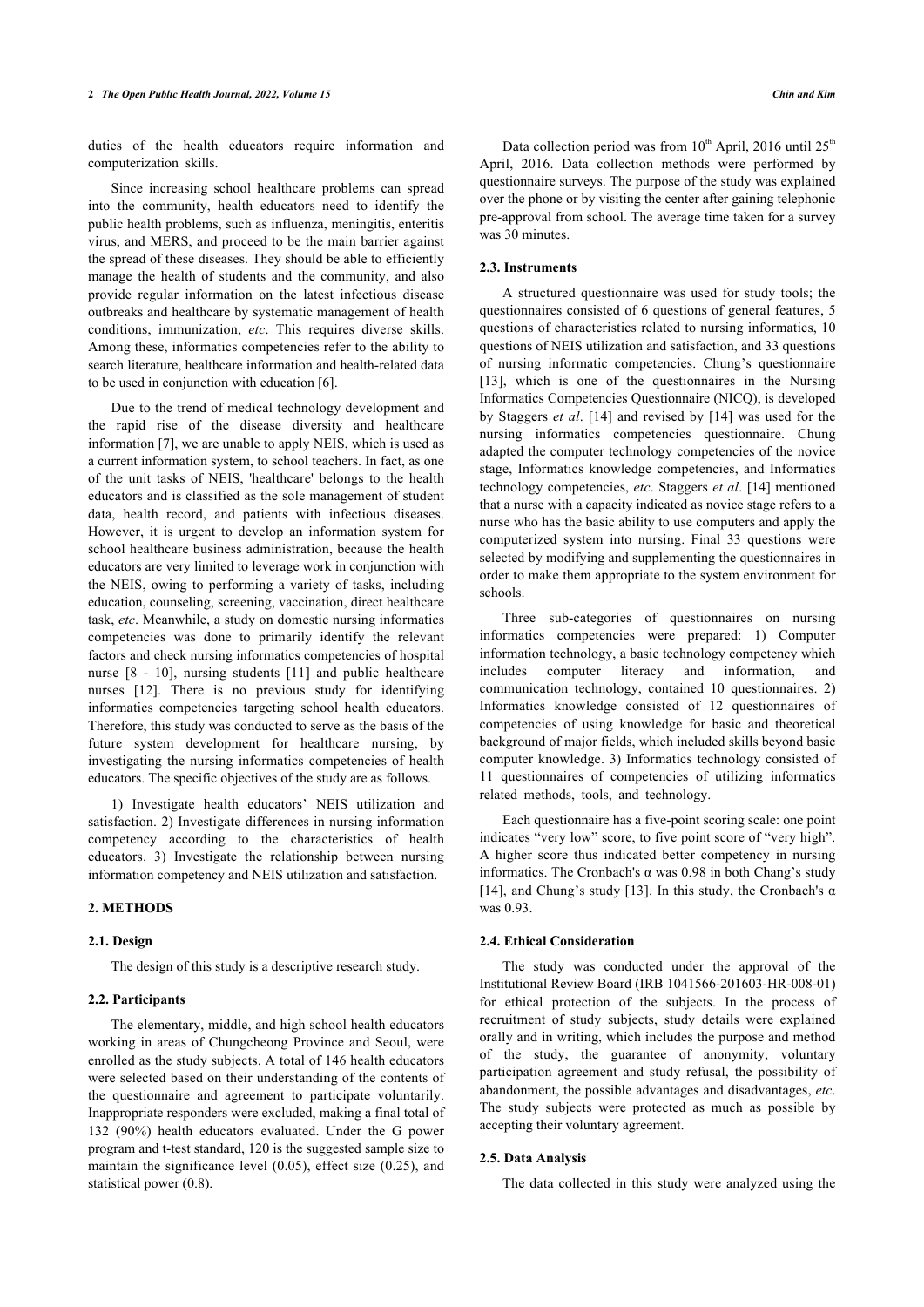SPSS / WIN 22.0, and statistical significance was set at p <0.05. Descriptive statistics, average, and standard deviation were used to analyze general characteristics and characteristics of nursing informatics relevant to the study subjects. Nursing informatics competencies based on the general characteristics of the study subjects were analyzed by t-test and ANOVA. Correlation with variables was analyzed by Pearson's correlation coefficient.

# **3. RESULTS**

#### **3.1. General Characteristics of Study Subjects**

All 132 study subjects were female. Among these, the number of elementary health educators was 48 (36.4%), high school health educators 45 (34.1%), and middle school health educators 39 (29.5%). Maximum subjects over 40 years old were 53 (40.2%), 30-39 years of age were 49 (37.1%), and 30 years of age were 30 (22.7%). Regarding education status, there were 10 (7.6%) college level subjects, 79 (59.8%) graduates, and 43(32.6%) post-graduates. The average work experience was 15.8 ( $\pm$  9.8) years: 63 (47.0%) had  $>$  20 years, 27 (20.5%) < 5 years, 25(15.6%) between 15-19 years, 16 (12.1%) between 5-9 years, and 12 (9.1%) 10-14 years

<span id="page-2-0"></span>**Table 1. The characteristics of subjects.**

experience. Full-time employment was 98 (34.0%), and parttime employment was 34 (25.8%).

The number of health educators possessing informaticsrelated certificates was 88 (66.7%), and those who received informatics-related education was 88 (66.7%). Average time for work related computer usage was  $5.0 \ (\pm 1.6)$  hours, and average time for non-business use of computers was  $1.7(\pm 1.5)$ hours. A total of 114 (86.4%) subjects responded that informatics training is essential (Table**1**).

### **3.2. Utilization and Satisfaction of NEIS**

NEIS total satisfaction of the subjects was 3.50 out of 5  $(\pm 0.82)$ , categorized in the following order: student health records management  $3.73(\pm 0.85)$ , notice transfer  $3.55(\pm 0.99)$ , student informatics management  $3.63(\pm 0.91)$ , education management  $3.37(\pm 0.99)$ , discussion with faculties 3.42( $\pm$ 1.11), and inventory management 3.01( $\pm$ 1.19). NEIS total utilization was 3.49 out of 5  $(\pm 0.81)$ , categorized in the following order: student health records management 4.06( $\pm$ 0.98), notice transfer 3.66( $\pm$ 1.09), student informatics management  $3.38(\pm 1.22)$ , education management  $3.38(\pm 1.22)$ , discussion with faculties  $3.38(\pm 1.31)$ , and inventory management 3.20(±1.29) (Table**2**).

| <b>Characteristics</b> |                                     | <b>Categories</b>        | $\mathbf n$        | $\frac{0}{0}$       |  |
|------------------------|-------------------------------------|--------------------------|--------------------|---------------------|--|
| General                | Sex                                 | Female                   | 132                | 100.0               |  |
|                        |                                     | Elementary school        | 48                 | 36.4                |  |
|                        | Kinds of School                     | Middle school            | 39                 | 29.5                |  |
|                        |                                     | High school              | 45                 | 36.1                |  |
|                        |                                     | Range/M(SD)              |                    | $26 - 59/46.8(8.2)$ |  |
|                        | Age<br>(yrs)                        | $<$ 30                   | 30                 | 22.7                |  |
|                        |                                     | 30-39                    | 49                 | 37.1                |  |
|                        |                                     | >40                      | 53                 | 40.2                |  |
|                        |                                     | College graduate         | 10                 | 7.6                 |  |
|                        | <b>Educational</b> status           | University graduate      | 79                 | 59.8                |  |
|                        |                                     | Master's degree or above | 43                 | 32.6                |  |
|                        |                                     | Range/M(SD)              | $1-36/15.82(9.81)$ |                     |  |
|                        |                                     | >5                       | 27                 | 20.5                |  |
|                        | Work experience<br>(yrs)            | $5-9$                    | 16                 | 12.1                |  |
|                        |                                     | $10 - 14$                | 12                 | 9.1                 |  |
|                        |                                     | $15-19$                  | 25                 | 15.6                |  |
|                        |                                     | <20                      | 62                 | 47.0                |  |
|                        | Type of employment                  | Full-time                | 98                 | 74.2                |  |
|                        |                                     | Daily worker'            | 34                 | 25.8                |  |
|                        | Licence                             | Yes                      | 88                 | 66.7                |  |
|                        |                                     | No                       | 44                 | 33.3                |  |
|                        |                                     | Yes                      | 88                 | 66.7                |  |
| Informatic             | Experience of informatics education | N <sub>o</sub>           | 44                 | 33.3                |  |
|                        | Computer usage hours                | <b>Business hours</b>    | 5.02(1.61)         |                     |  |
|                        |                                     | Non-business hours       |                    | 1.71(1.53)          |  |
|                        |                                     | Yes                      | 114                | 86.4                |  |
|                        | Perception of need for education    | N <sub>o</sub>           | 18                 | 13.6                |  |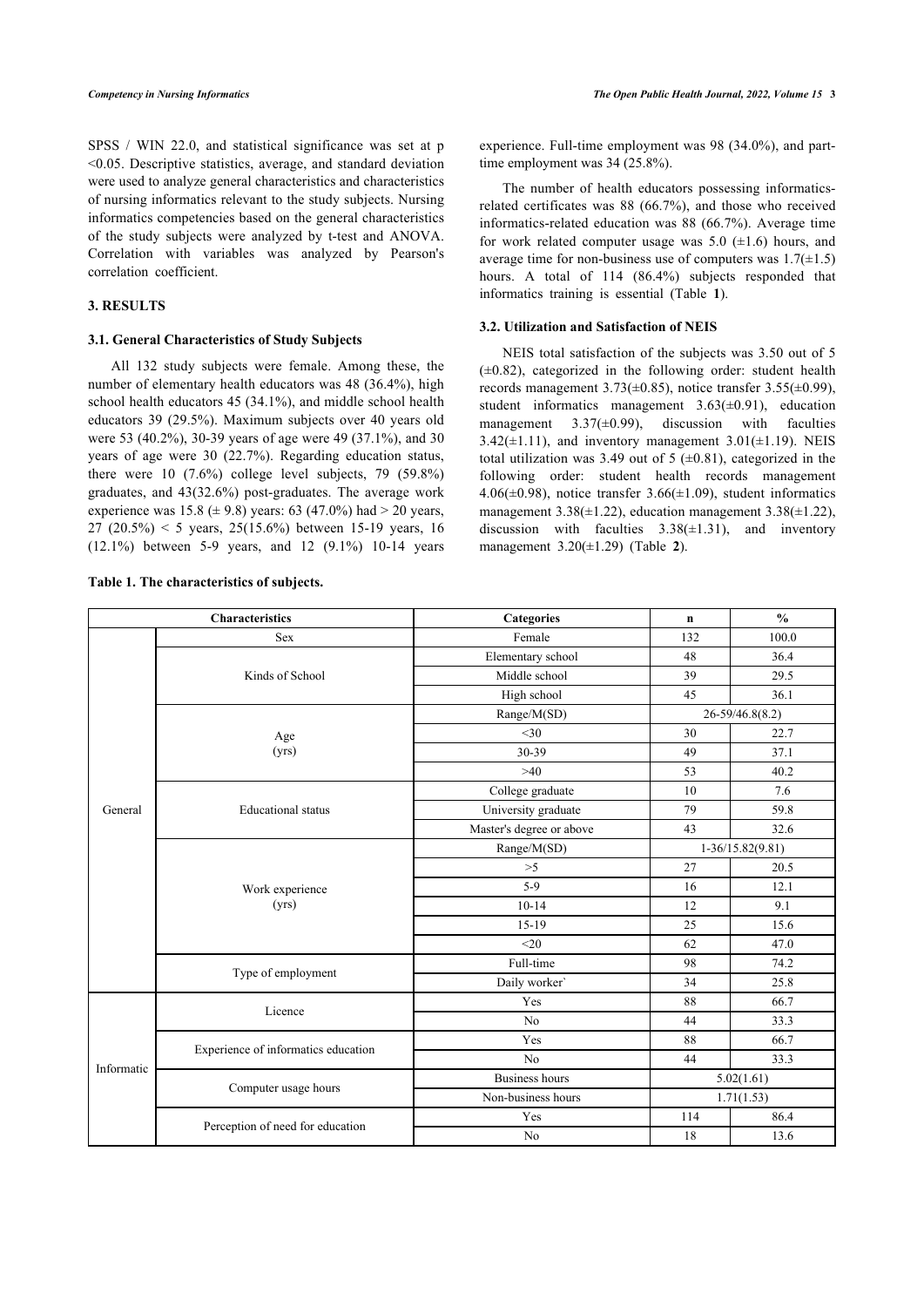# <span id="page-3-0"></span>**Table 2. Utilization and satisfaction of NEIS.**

| <b>Characteristics</b>                | <b>Utilization of NEIS</b> | <b>Satisfaction of NEIS</b> |
|---------------------------------------|----------------------------|-----------------------------|
| Total                                 | $3.49 \pm 0.81$            | $3.50 \pm 0.82$             |
| <b>Student Information Management</b> | $3.61 \pm 1.10$            | $3.63 \pm 0.91$             |
| <b>Inventory Management</b>           | $3.20 \pm 1.29$            | $3.01 \pm 1.19$             |
| <b>Education Management</b>           | $3.38 \pm 1.22$            | $3.37 \pm 0.99$             |
| Student Health Records Management     | $4.06 \pm 0.98$            | $3.73 \pm 0.85$             |
| Discussion with Faculties             | $3.38 \pm 1.31$            | $3.42 \pm 1.11$             |
| Notice Transfer                       | $3.66 \pm 1.09$            | $3.55 \pm 0.99$             |

#### <span id="page-3-1"></span>**Table 3. Nursing informatics competency of subjects.**

| <b>Categories</b>                   | $M \pm SD$      |
|-------------------------------------|-----------------|
| Nursing informatics competencies    | $3.47\pm0.51$   |
| Informatics knowledge competencies  | $3.53 \pm 0.59$ |
| Computer technology competencies    | $3.54 \pm 0.52$ |
| Informatics technology competencies | $3.35 \pm 0.61$ |

Nursing informatics competency of the subjects was  $3.47(\pm 0.51)$  of 5, in the order: informatics knowledge competencies 3.53(±0.59), computer technology competencies  $3.54(\pm 0.52)$ , and informatics technology competencies  $3.35(\pm 0.61)$ . The result showed that practically technology utilized was much lower than the knowledge of informatics (Table **[3](#page-3-1)**).

# **3.3. Difference of Nursing Informatics Competencies According to the Characteristics of the Subject**

Nursing informatics competencies in accordance with the age, education level and type of business of the subject did not show a significant difference (Table **[4](#page-3-2)**).

Subjects' nursing informatics competencies showed a positive correlation with computer usage time  $(r=0.23, p=.030)$ as an information related characteristic. Depending on the nursing informatics training experience  $(t=3.35, p<.001)$ , nursing informatics competencies showed a statistically significant difference. There is a significant positive correlation between NEIS total utilization (*r*=0.48, *p*<.001), NEIS total satisfaction  $(r=0.58, p<.001)$ , and nursing informatics competencies. Nursing informatics competencies showed no significant difference based on nursing information-related characteristics, such as information-related e[lig](#page-3-2)ibility and recognition of the need for IT training (Table **4**).

# <span id="page-3-2"></span>**Table 4. Nursing informatics competency according to subjects' characteristics.**

|                                  |                          | <b>Nursing Informatics Competency</b> |         |                  |
|----------------------------------|--------------------------|---------------------------------------|---------|------------------|
| <b>Characteristics</b>           | Categories<br>$M\pm SD$  |                                       | t/F/r   | $\boldsymbol{p}$ |
| Age $(yrs)$                      | $NIC*$                   | $3.47 \pm 0.51$                       |         |                  |
|                                  | College graduate         | $3.51 \pm 0.64$                       | 0.63    | .536             |
| <b>Educational</b> status        | University graduate      | $3.49 \pm 0.49$                       |         |                  |
|                                  | Master's degree or above | $3.41 \pm 0.53$                       | 0.58    | .143             |
| Work experience(yrs)             | NIC                      | $3.47 \pm 0.51$                       | 0.15    | .208             |
|                                  | Full-time                | $3.41 \pm 0.59$                       | $-0.75$ | .450             |
| Form of employment               | Daily worker             | $3.49 \pm 0.48$                       |         |                  |
| License                          | Yes                      | $3.48 \pm 0.48$                       | $-0.76$ | .450             |
|                                  | N <sub>0</sub>           | $3.45 \pm 0.58$                       |         |                  |
|                                  | Yes                      | $3.64 \pm 0.44$                       | 3.35    | .001             |
| Training experience              | N <sub>0</sub>           | $3.35 \pm 0.53$                       |         |                  |
|                                  | Yes                      | $3.32 \pm 0.43$                       | 1.08    | .299             |
| Perception of need for education | N <sub>0</sub>           | $3.49 \pm 0.53$                       |         |                  |
|                                  | Business hours           | $3.47 \pm 0.51$                       | 0.23    | .030             |
| Computer usage hours             | Non-business hours       | $3.47 \pm 0.52$                       | $-0.05$ | .579             |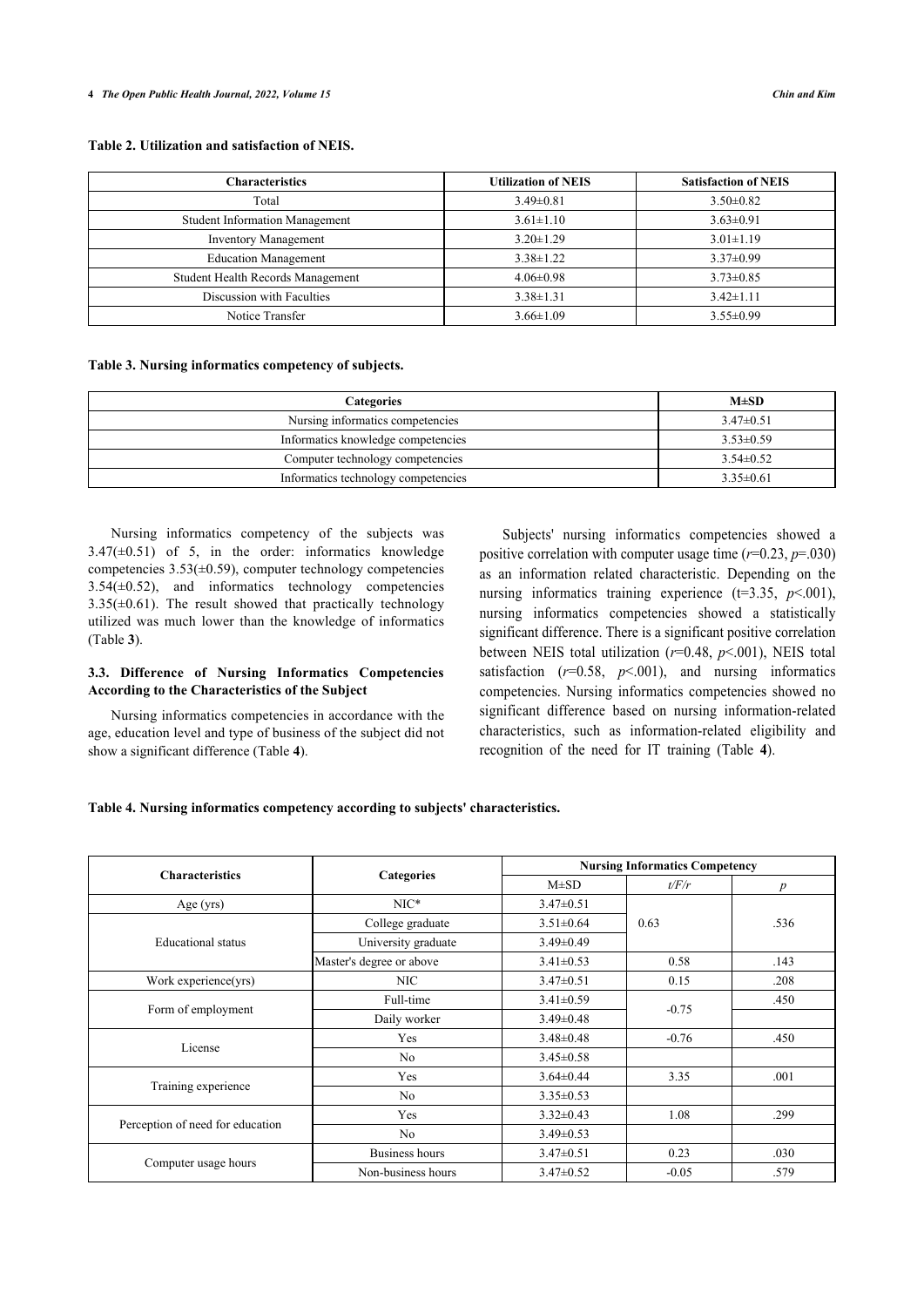*(Table 4) contd.....*

| NIC                         | $3.47\pm0.51$   | 0.48 | < 0.01 |
|-----------------------------|-----------------|------|--------|
| NIC                         | $3.47\pm0.51$   | 0.58 | < 0.01 |
| Computer skills             | $3.54 \pm 0.52$ | 0.87 | < 0.01 |
| Informatics knowledge       | $3.34\pm0.61$   | 0.93 | < 001  |
| Informatics skillseducation | $3.53 \pm 0.59$ | 0.74 | < 0.01 |
|                             |                 |      |        |

\*NIC(Nursing Informatics Competency).

# **3.4. Correlation Between Nursing Informatics Competencies and NEIS Utilization, Satisfaction**

It showed a positive correlation between NEIS utilization, satisfaction and nursing informatics competencies (r=.48, *p*<.001, r=.58, *p*<.001) (Table**5**).

#### <span id="page-4-0"></span>**Table 5. Correlation between nursing informatics competencies and NEIS utilization, satisfaction.**

|                                |     | <b>NEIS</b> utilization NEIS satisfaction |
|--------------------------------|-----|-------------------------------------------|
| Nursing informatics competency | 484 |                                           |
|                                |     |                                           |

#### **4. DISCUSSION**

The purpose of this study is to obtain basic data for the improvement and development of school healthcare services information system, by identifying the status of nursing informatics competencies, NEIS utilization and satisfaction. In terms of the education level of subjects of this study, the number of the university graduates is 79 (59.8%), and graduates is 43 (32.6%), which showed higher education level compared to the previous study for nurses [\[8\]](#page-6-7) working at community healthcare centers. In terms of the informationrelated characteristics, the number of nurses who have informatics related certificate is 88(66.7%) and nurses [[8](#page-6-7)] who work at community healthcare center is 48(30.0%). In the previous study, hospital nurses [\[10](#page-6-8), [11\]](#page-6-9) having informatics related certificates showed a higher percentage, as compared to 4~5% of the previous study. Informatics related education experience showed much higher percentage at 66.7%, comparedto 52.5% $\square$ 66.1% of hospital nurses [[10,](#page-6-8) [11](#page-6-9)] and 28.1% of community healthcare center nurses. This is because the working environment is favorable and stable to study and to gain certificates. Even though health educators are nurses, their teaching duty requires continuous study and relevant certification. Also, 86.8% of the subjects of this study replied that informatics education program is necessary, which was much higher as compared to the previous study [[10](#page-6-8) - [12\]](#page-6-10) for the hospital nurses.

NEIS utilization and satisfaction result was 3.5 points of a total of 5. In the detailed area of NEIS utilization, student health records management showed high point of  $4.06(\pm 0.98)$ , followed by student information management of  $3.61(\pm 1.10)$ . On the other hand, in the case of education administration management, which is a major task for the health educator, utilization gained  $3.38(\pm 1.22)$  and product management showed lowest utilization points. Scores of utilization and satisfaction of NEIS were above average; however, in the descriptive reply, 59% of the respondents mentioned that system improvement is urgent because the current system does not meet the standards of actual work. Therefore, a repeated and expanded study is needed. In the overseas cases of Taiwan

[[4,](#page-6-3) [15\]](#page-6-13), recognition of the school nursing information system, recognition of easy instruction, training completion status, and workload are found to be related with school nursing information system [\[16\]](#page-6-14). Furthermore, it mentioned that workload should be reduced and satisfaction should be increased in future, so that eventually information system is designed towards improving the work performance.

The UK Department of Health reported that school nurses played an important role in finding and managing hidden health problems of students, bullying, and truancy; therefore, their role should be expanded and strengthened in future. Also, they should be supported with School and Public health nurses' Association as the center [\[17](#page-6-15)]. In this way, system satisfaction and utilization is critical for efficient work performance of health educators. However, in the domestic scenario, NEIS healthcare management features are limited to only three categories: student data management, health record management, and infectious disease management. Hence, there is a gap between the actual duties of the health educators and current system. System renovation, based on specific studies on the duties of the health educators, is necessary to solve and improve this situation.

Studies on the job analysis of health educators have been studied very briefly, such as a job analysis of elementary and middle school [\[6\]](#page-6-5). On the other hand, very active discussions on the job analysis, such as the amount of job hours and job necessities[[5](#page-6-4)] of other courses, are underway. Therefore, system improvement to define the duties of health educators is necessary.

For example, as one of the duties of the health educators, establishment and connection of the 'infectious disease patient care' database is an urgent issue to deal with identifying student patients by connecting other schools' database at the level of city-county, since management of vulnerable children at the time of frequent disasters and calamity is important beyond the current system of only reporting the number of student patients.

As a public healthcare center performing a business which is designed for the local customers, school healthcare should not overlook that it is centered around the local community. If an elementary school is located in an area suffering from atopic dermatitis, it needs to select subjects related to that disease for healthcare education, which will be very useful and can attract parent participation. If the student patients are managed by connecting with the information system, nursing quality will be improved continuously with the evaluation and feed-back collected during the school nursing period.

The average of a health educator's nursing informatics competencies was  $3.47(\pm 0.51)$ ; this is above the average and slightly higher than that of hospital nurse in the previous study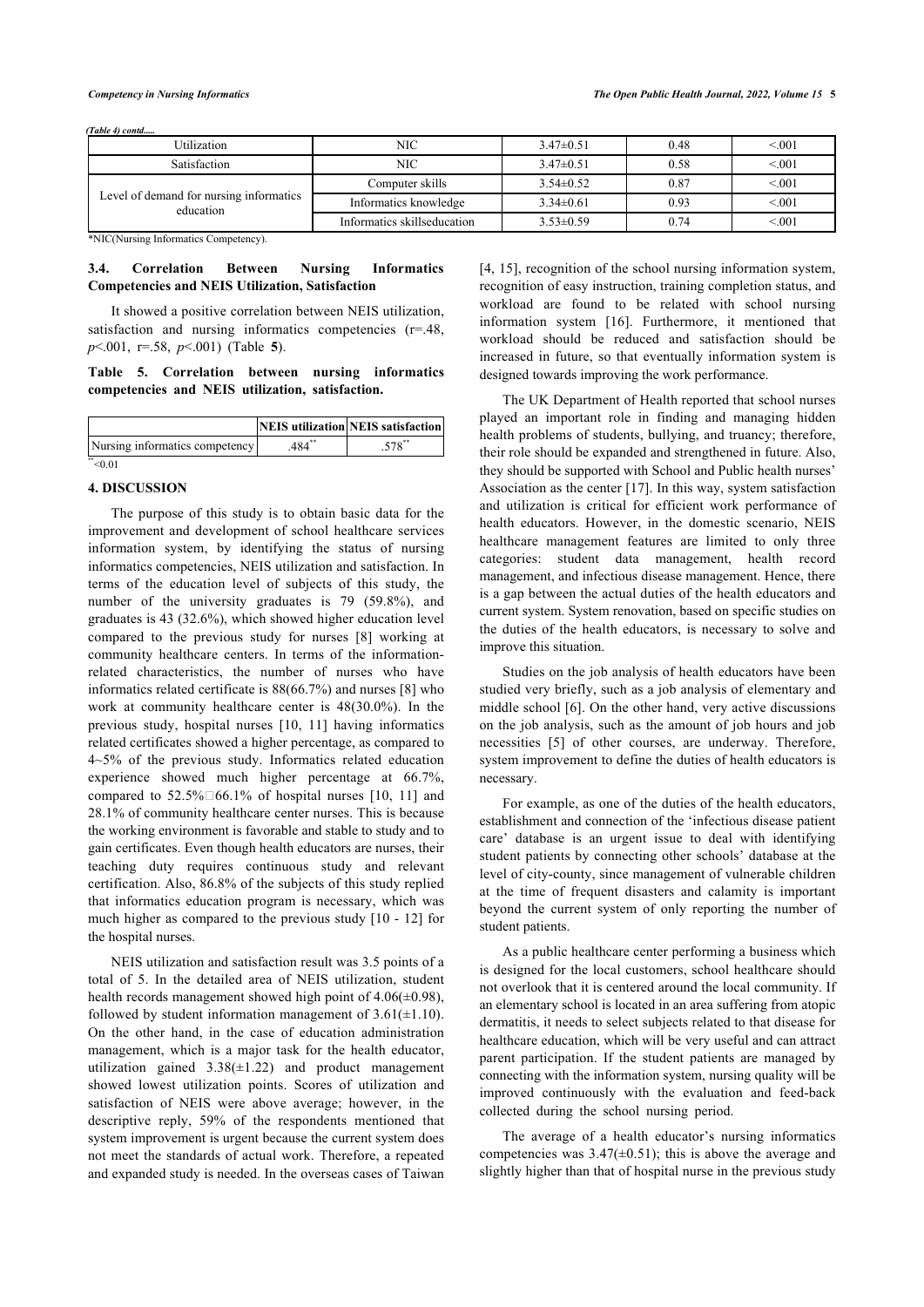[[12,](#page-6-10) [15](#page-6-13)] It is considered to be a similar result since the health educators have much more educational experiences and possess a high degree of certification. It can be interpreted that meaningful experiences and acquisitions of certification resulted in informatics competencies. Evaluating the nursing informatics competencies, it was found that informatics knowledge competencies and computer technology showed similar points of 3.5 each, while the informatics technology showed 3.3 points. This result showed a high similarity with the previous study[[7,](#page-6-6) [8,](#page-6-7) [11,](#page-6-9) [13\]](#page-6-11), which mentioned that informatics knowledge competencies are higher than technology competencies. However, health educators showed higher technology competencies than public healthcare center and hospital nurses. This is because the health educators prepare for the class and have frequent media exposure. As mentioned above, health educators are regarded to have informatics competencies and can improve nursing informatics competencies if the system is revamped and appropriate training is imparted.

Nursing informatics competencies based on general characteristics showed no significant results. The previous study reported a strong correlation with age, and variables such as education level [[17](#page-6-15)] and years of service were statistically significant and different from the current study result. The health educators were older than other subjects of the study, and education level and years of service were relatively high; thus, it is limited to compare horizontally with other subjects. Future studies involving diverse areas and an expanded number of subjects are needed.

The average time of computer usage per day showed a positive (+) correlation with nursing information characteristics. This result supports the report[[10](#page-6-8), [18](#page-6-16) - [20](#page-6-17)] which mentioned that the average time to use a computer per week affects computer competencies. Also, subjects who have experience in nursing informatics training showed high nursing informatics competencies. In the previous study of using hospital nurses as a subject, the need for informatics education and hospital information system affected the information system utilization. Therefore, by identifying the needs of work of health educators, opening a new educational program to improve nursing informatics competencies is required.

The need for education content as one of the questionnaires of this study was surveyed in the narrative questions section. Of the total subjects, 38(28.8%) respondents replied that statistics education is necessary; other comments included the necessity for gaining access to the national statistics for the various duties of health educators. Statistics were included in the middle school curriculum from 2016, so it needs to be actively utilized in healthcare education and the establishment of the system. Especially, basic epidemiologies such as incidence, morbidity rate and prevalence of local community where the school is located is essential to diagnose the local community and fulfill appropriate nursing intervention.

In the US, school healthcare programs have been organized to reflect the various tasks performed by the actual health educator. For example, reflection of regional and national needs where the school is located, monitoring of local community healthcare program, matters of health, reflection of

policy, management and evaluation of the generated problems, are all included. Furthermore, to perform the broad range of healthcare duties, school health records are digitalized and systemized to be managed [\[3\]](#page-6-2). Similarly in Korea, to enable the simple task of maintaining records, the operation of a system that can connect various duties of the health educators is urgent.

The study shows a strong positive correlation between NEIS utilization, satisfaction and nursing informatics competencies. It suggests a program improvement to reflect duties which can be actively utilized. In this study, subjects were selected only from the health educators in some areas of Chungcheong Province and Seoul, so careful consideration is required for exaggerated interpretation and generalization. Also, there is a limitation to the reliability for the subjective questions and on recollection because of the self-report questionnaires method. This study has the advantage over the healthcare education and practical aspects, since it improved the information system and provided basic resources for quality improvement of the school healthcare duties by identifying the NEIS utilization and informatics competencies of health educators.

### **CONCLUSION**

The study result revealed that the health educators have above average healthcare informatics competencies. Also, they revealed above average competencies in sub-area such as computer literacy, informatics knowledge, and informatics technology. Furthermore, health educators are considered to have basic knowledge and capabilities for strong informatics competencies since they have accumulated educational experience and have higher education level. However, NEIS, as an information system that can improve informatics competencies, has the limited ability to reflect fully utilized or reflect school health activities. This study has significance in that it provided data to improve the program for information technology by identifying the information competency of teachers for the first time in Korea. This study suggests standardization of duties of health educators and system improvement and education.

# **ETHICS APPROVAL AND CONSENT TO PARTICIPATE**

The study was conducted under the approval of the Institutional Review Board (IRB 1041566-201603- HR-008-01), for ethical protection of the subjects. In the process of recruitment of study subjects, study details were explained orally and in writing, which includes the purpose and method of the study, the guarantee of anonymity, voluntary participation agreement and study refusal, the possibility of abandonment, the possible advantages disadvantages, *etc*. The study subjects were protected as much as possible by accepting their voluntary agreement.

# **HUMAN AND ANIMAL RIGHTS**

No animals were used in this research. All procedures performed in studies involving human participants were in accordance with the ethical standards of institutional and/or